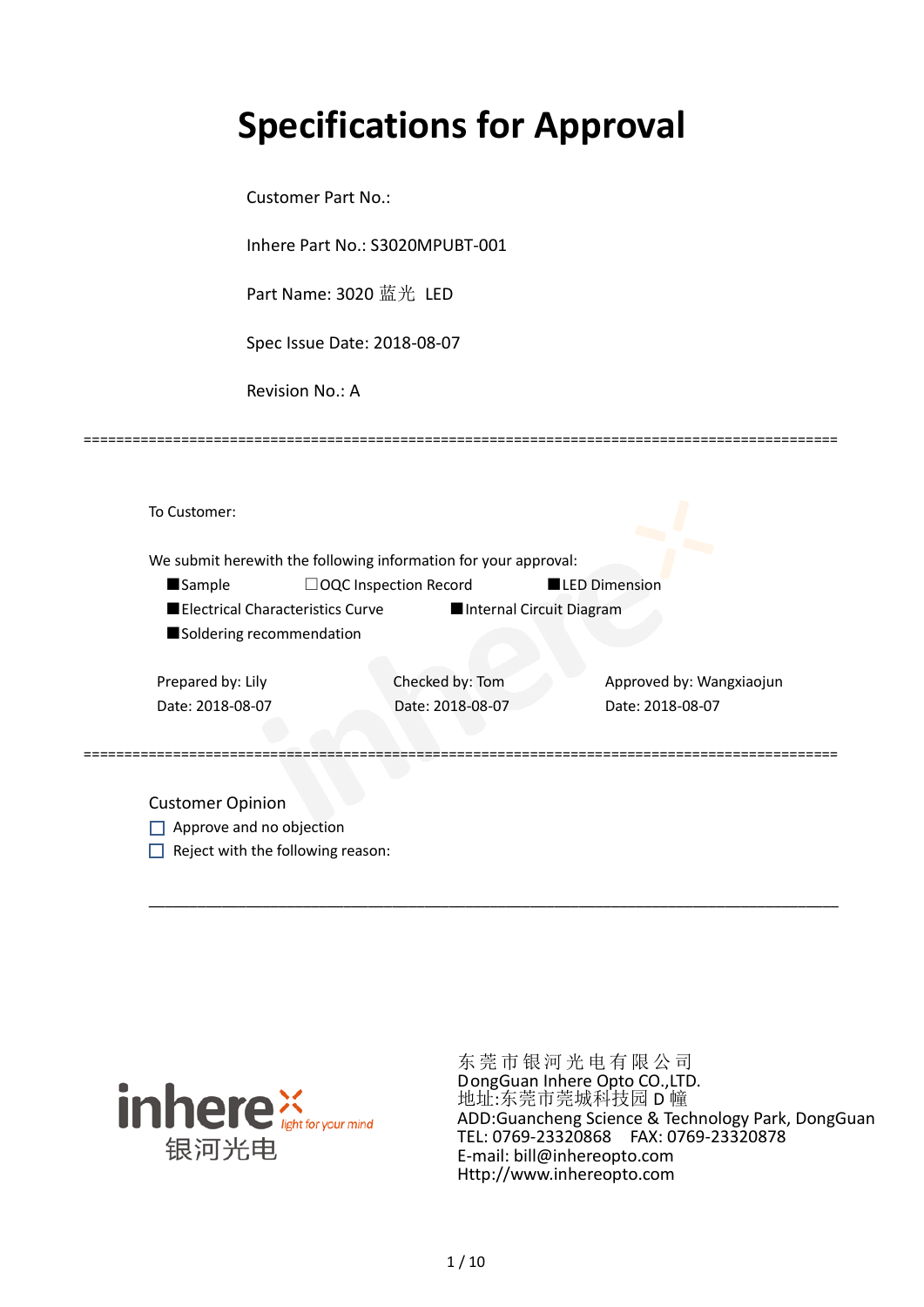#### **Features**

3.0mmⅹ2.0mm LED, 1.3mm thickness

Low power consumption

Wide view angle

Package: 3000pcs/reel

RoHS Compliant

### **Applications**

Ideal for back light and indicator

Various colors and lens types available

# **Package outlines Recommend Pad Layout**



| <b>Emitted color</b><br>Part No. |      | <b>Dice</b> | Lens color               |  |
|----------------------------------|------|-------------|--------------------------|--|
| S3020MPUBT-001                   | Blue | InGaN/GaN   | <b>Water Transparent</b> |  |

Notes:

 $+ \circ$ 

All dimensions are in millimeters (inches);

Ó

Tolerances are ±0.1mm (0.004inch) unless otherwise noted.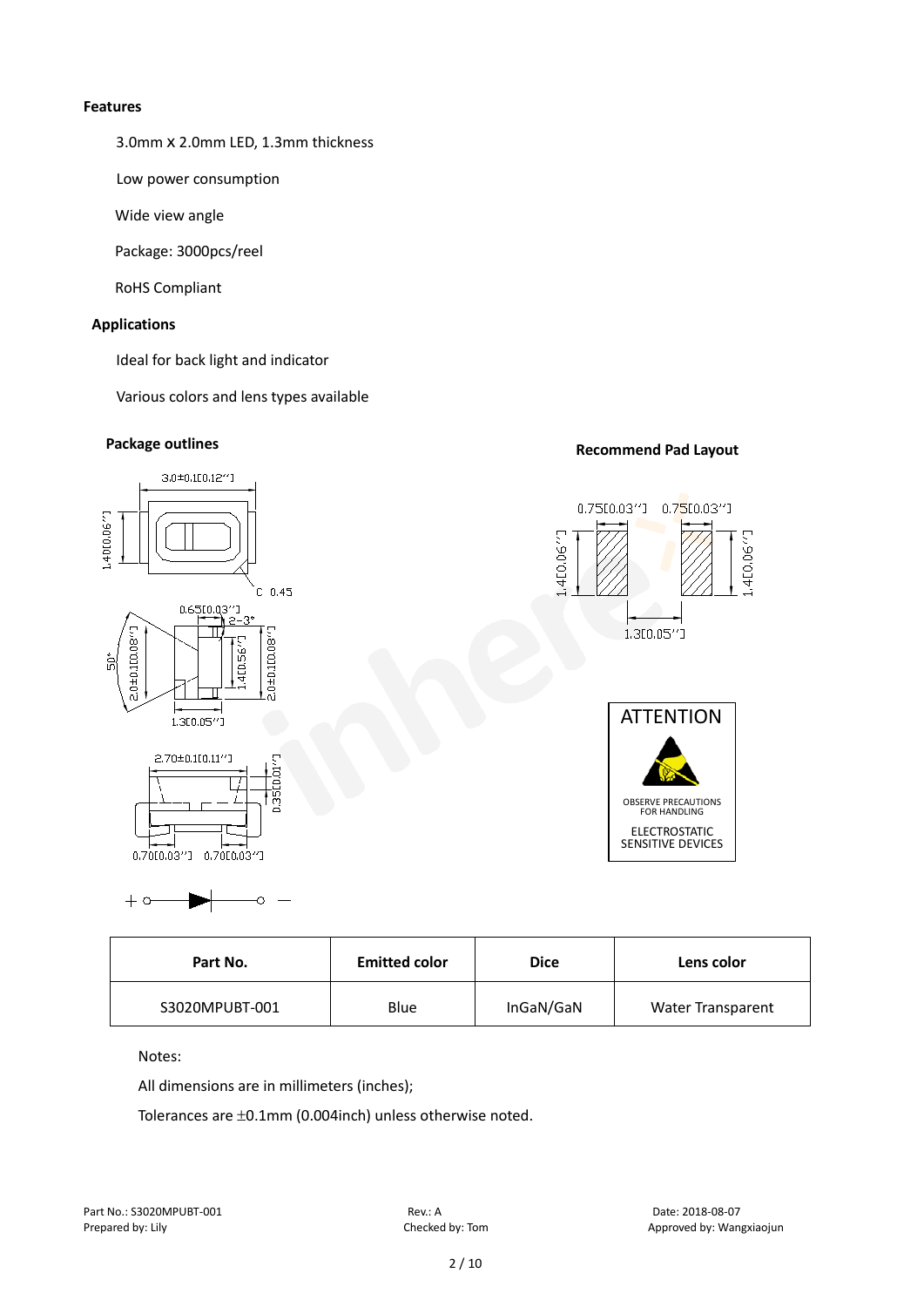# **Absolute Maximum Ratings (Ta=25**℃)

| <b>Parameter</b>                       | Symbol | Value      | Unit         |
|----------------------------------------|--------|------------|--------------|
| Forward current                        | If     | 30         | mA           |
| Reverse voltage                        | Vr     | 5          | $\vee$       |
| Power dissipation                      | Pd     | 108        | mW           |
| Operating temperature                  | Top    | $-40$ ~+80 | $^{\circ}$ C |
| Storage temperature                    | Tstg   | $-40$ ~+85 | $^{\circ}$ C |
| Peak pulsing current (1/8 duty f=1kHz) | Ifp    | 125        | mA           |

# **Electro-Optical Characteristics (Ta=25**℃)

|                             | <b>Test</b><br>Condition | Symbol           | Value                    |            |            |        |
|-----------------------------|--------------------------|------------------|--------------------------|------------|------------|--------|
| Parameter                   |                          |                  | Min                      | <b>Typ</b> | <b>Max</b> | Unit   |
| Wavelength at peak emission | $If=20mA$                | $\lambda p$      | $\overline{\phantom{a}}$ | 463        | --         | nm     |
| Spectral half bandwidth     | $If=20mA$                | $\Delta \lambda$ | --                       | 22         |            | nm     |
| Dominant wavelength         | $If=20mA$                | $\lambda$ d      | 464                      | --         | 474        | nm     |
| Forward voltage             | $If=20mA$                | Vf               | 2.8                      | $- -$      | 3.6        | $\vee$ |
| Luminous intensity          | $If=20mA$                | Iv               | 200                      | 275        |            | mcd    |
| Viewing angle at 50% lv     | $If=20mA$                | $2\theta$ 1/2    | $- -$                    | 120        | $-$        | Deg    |
| Reverse current             | $Vr = 5V$                | Ir               | $\overline{\phantom{a}}$ | --         | 10         | μA     |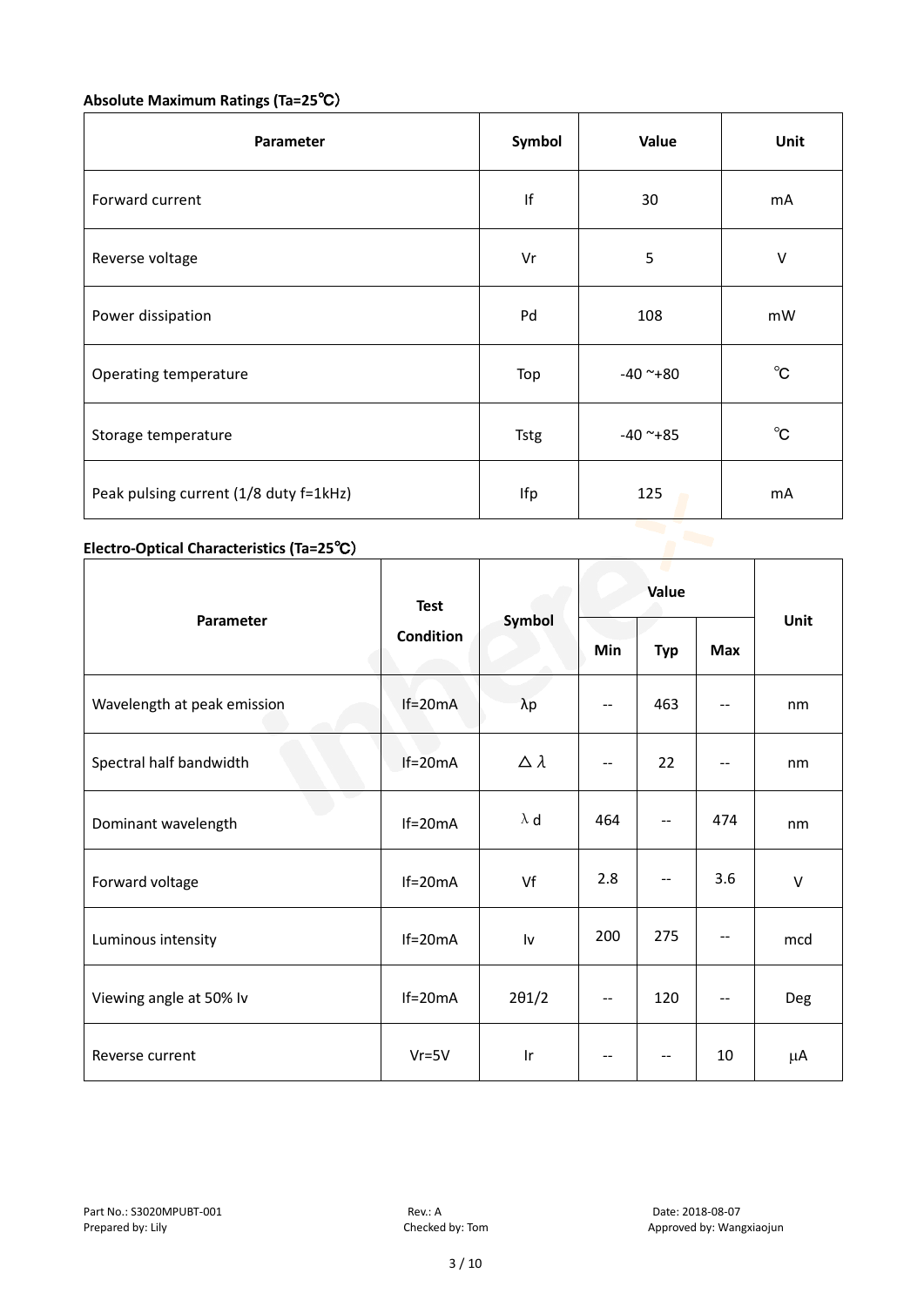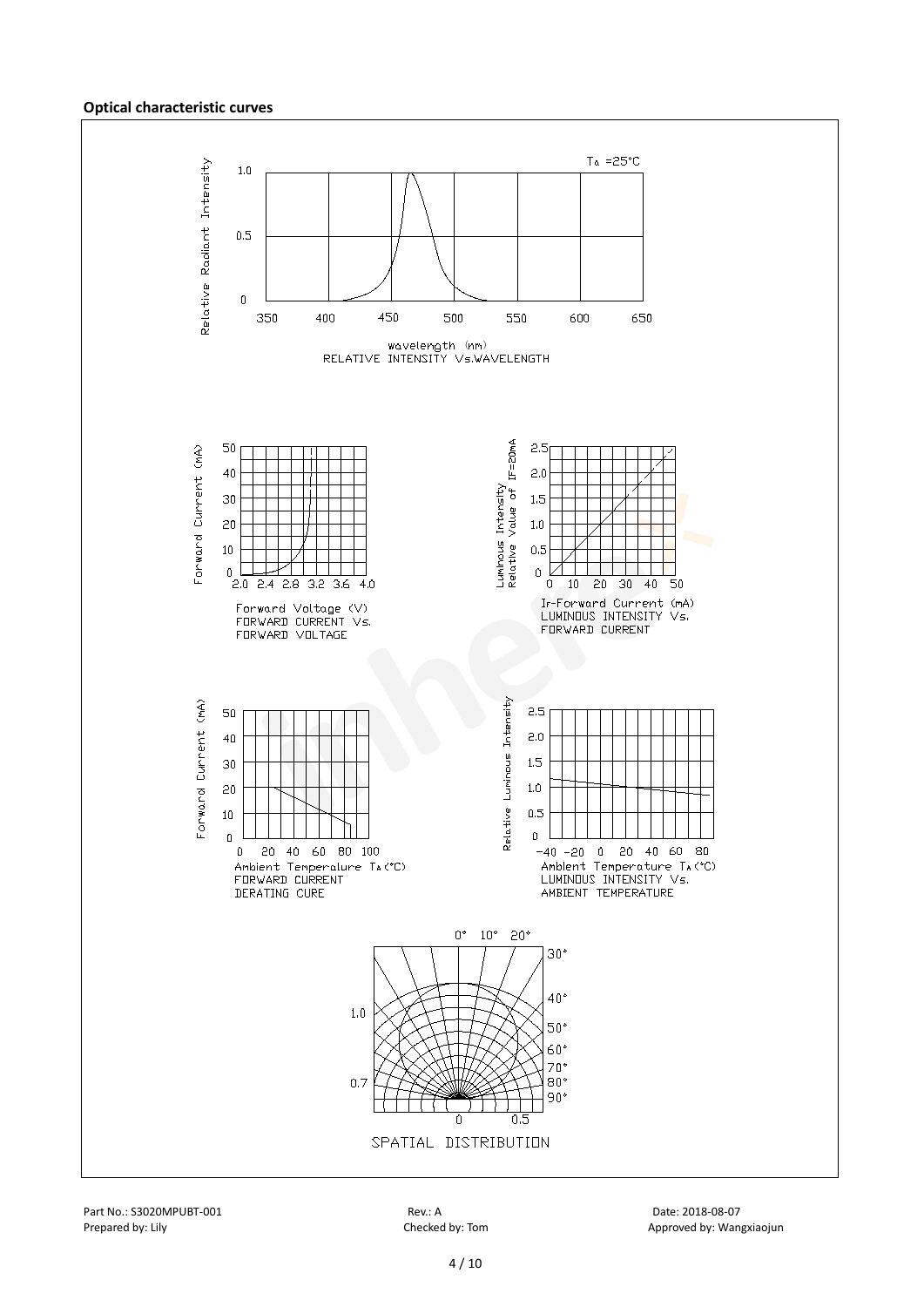#### **Reflow Profile**

Reflow Temp/Time



#### Notes:

- 1. We recommend the reflow temperature 245°C ( $\pm$ 5°C).the maximum soldering temperature should be limited to 260℃.
- 2. Don't cause stress to the epoxy resin while it is exposed to high temperature.
- 3. Number of reflow process shall be 2 times or less.

#### ■Soldering iron

Basic spec is  $\leq$  5sec when 320°C (±20°C). If temperature is higher, time should be shorter (+10°C $\rightarrow$ -1sec).

Power dissipation of iron should be smaller than 20W, and temperatures should be controllable .Surface temperature of the device should be under 350℃.

#### **Rework**

- 1. Customer must finish rework within 5 sec under 340℃.
- 2. The head of iron cannot touch copper foil
- 3. Twin-head type is preferred.



Avoid rubbing or scraping the resin by any object, during high temperature, for example reflow solder etc.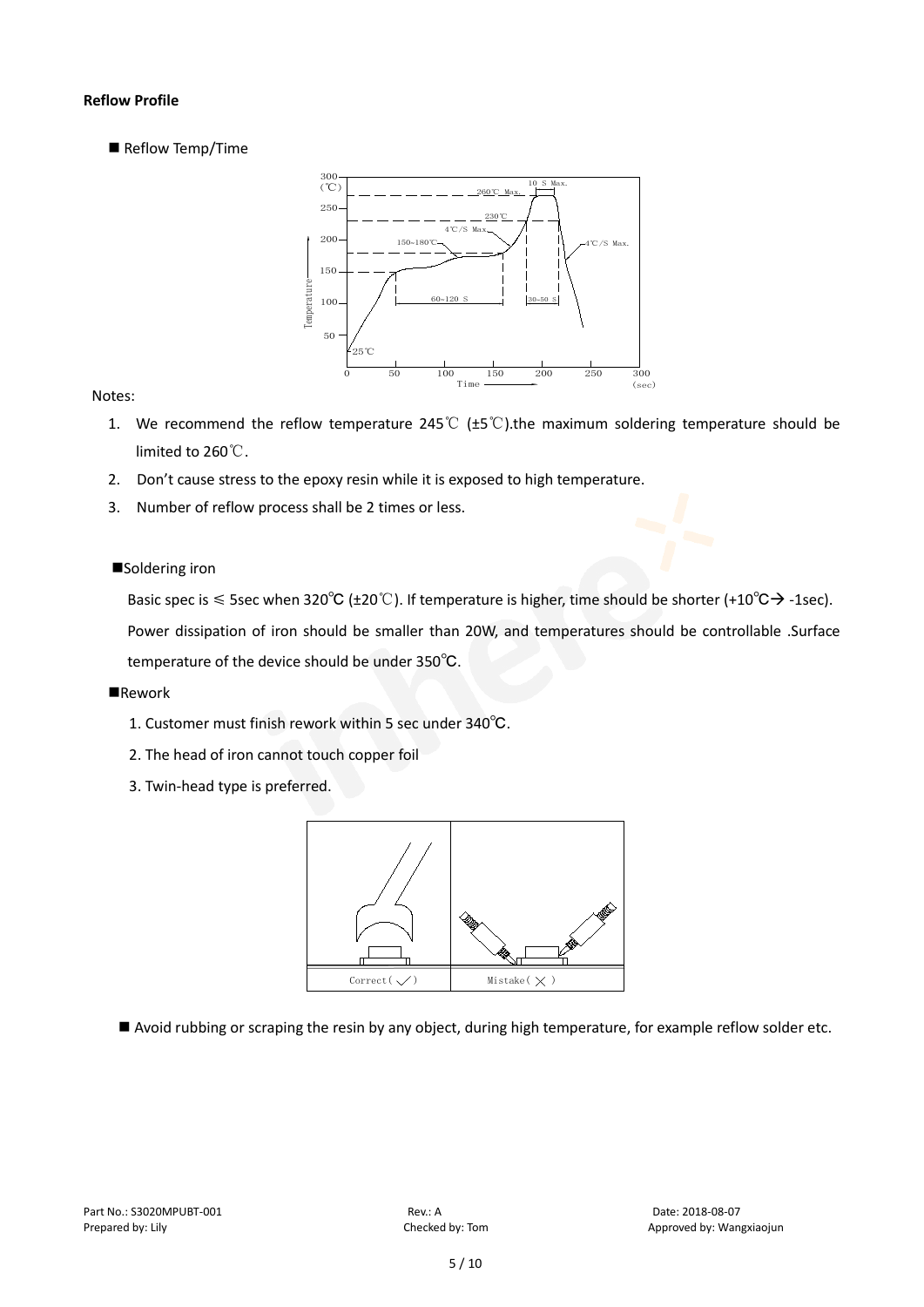#### T**est circuit and handling precautions**

Test circuit



- Handling precautions
- 1. Over-current-proof

Customer must apply resistors for protection; otherwise slight voltage shift will cause big current change

(Burn out will happen).

- 2. Storage
- 2.1 It is recommended to store the products in the following conditions:

Humidity: 60% R.H. Max.

Temperature: 5℃~30℃

- 2.2 Shelf life in sealed bag: 12 month at <5℃~30°C and <30% R.H. after the package is opened, the products should be used within a week or they should be keeping to stored at≦20 R.H. with zip-lock sealed.
- 3. Baking

It is recommended to baking before soldering. The Conditions is: 60±5℃/24hrs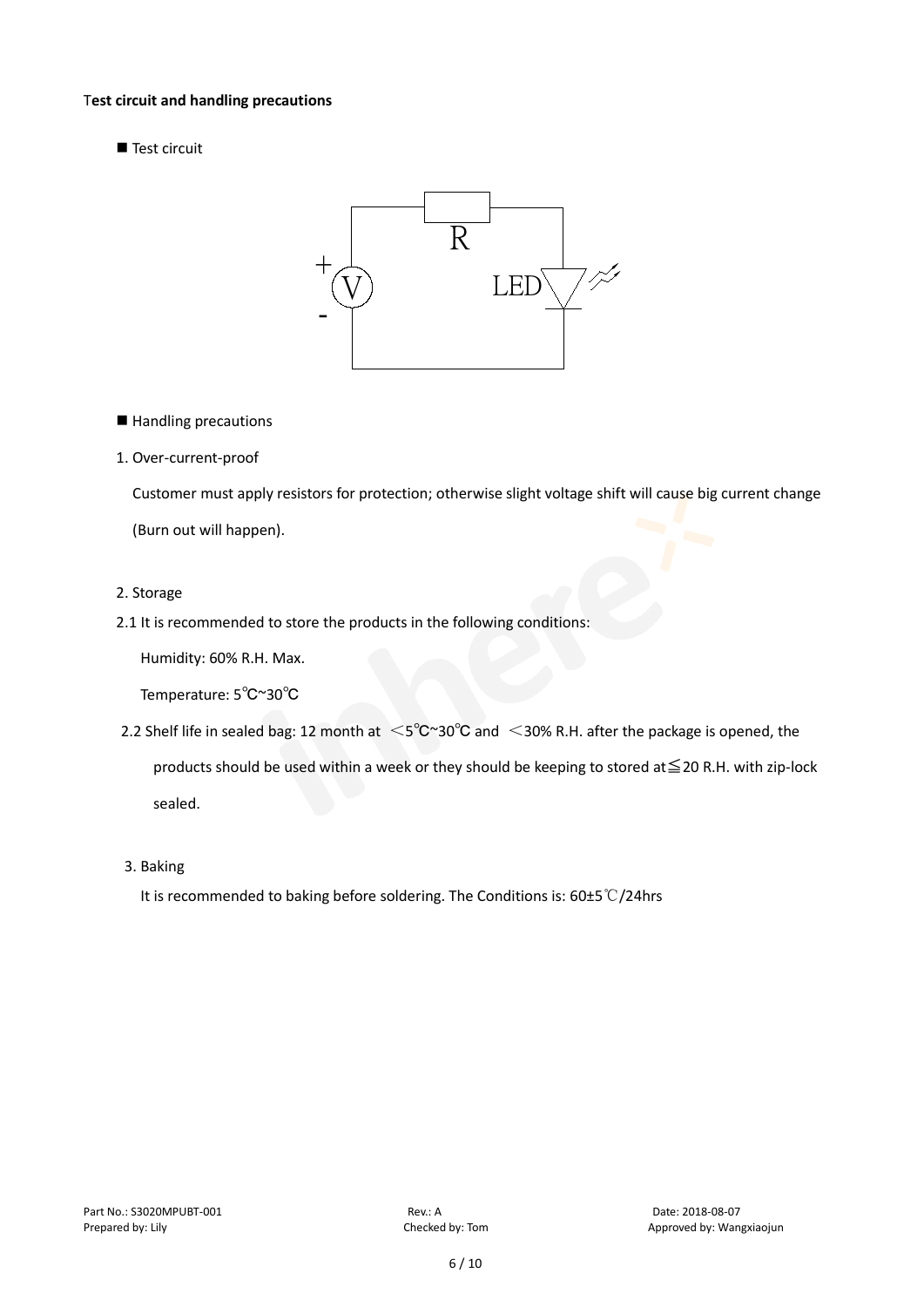#### **Test Items and Results of Reliability**

| <b>Test Item</b>                                  | <b>Standard</b><br><b>Test Conditions</b><br><b>Test Method</b>                |                                | <b>Note</b> | <b>Number of</b><br><b>Test</b> |
|---------------------------------------------------|--------------------------------------------------------------------------------|--------------------------------|-------------|---------------------------------|
| <b>Reflow Soldering</b>                           | Ta=260±5 °C, Time=10±2S                                                        | JB/T 10845-2008                | 3times      | 0/22                            |
| Salt Atmosphere                                   | Ta=35±3°C, PH=6.5 $\sim$ 7.2                                                   | GB/T 2423.17-2008              | 24hrs       | 0/22                            |
| Temperature Cycling                               | -40 $\pm$ 5 $\degree$ C<br>30±1min<br>个→(25℃/5±1min)↓<br>100±5°C<br>$30±1$ min | GB/T 2423.22-2012              | 100cycles   | 0/22                            |
| <b>Thermal Shock</b>                              | Ta=-40±5 $^\circ\text{C}$ $\sim$ 100±5 $^\circ\text{C}$ ,<br>15±1min dwell     | GB/T 2423.22-2012<br>100cycles |             | 0/22                            |
| High Humidity High Temp.<br>Cycling               | Ta=30±5 °C $\sim$ 65±5 °C,<br>GB/T 2423.4-2008<br>90±5%RH,24hrs/1cycle         |                                | 10cycles    | 0/22                            |
| High Humidity High Temp.<br>Storage Life          | Ta=85±5 °C, $\psi$ (%)=85±5%RH                                                 | GB/T 2423.3-2006               | 1000hrs     | 0/22                            |
| High Temperature<br>Storage Life                  | Ta=100±5°C, non-operating                                                      | GB/T 2423.2-2008               | 1000hrs     | 0/22                            |
| Low Temperature<br>Storage Life                   | Ta=-40±5 $°C$ , non-operating                                                  | GB/T 2423.1-2008               | 1000hrs     | 0/22                            |
| Life Test                                         | Ta=26±5℃,@20mA,<br>$\psi$ (%)=25%RH~55%RH                                      |                                | 1000hrs     | 0/22                            |
| High Humidity High Temp.<br><b>Operating Life</b> | Ta=85±5℃,@20mA,<br>$\psi$ (%)=85%RH                                            | GB/T 2423.3-2006               | 500hrs      | 0/22                            |
| Low Temperature<br><b>Operating Life</b>          | Ta=-20±5℃,@20mA                                                                | GB/T 2423.1-2008               | 1000hrs     | 0/22                            |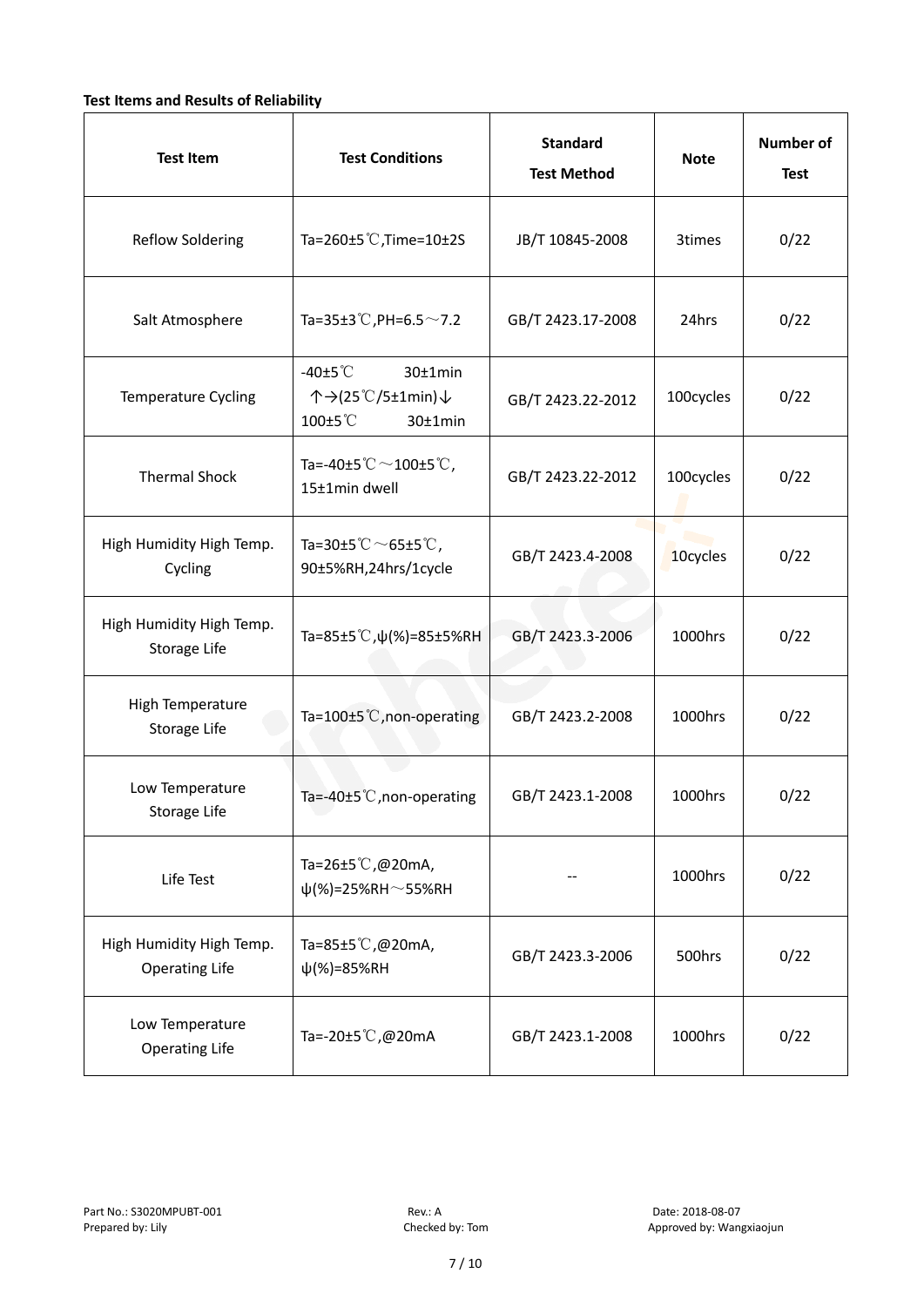#### **Forward Voltage Rank Combination (IF=20mA)**

| Rank                      | Min.    | Max.    | Unit   |
|---------------------------|---------|---------|--------|
| $\boldsymbol{\mathsf{H}}$ | $2.8\,$ | 2.9     |        |
|                           | 2.9     | $3.0\,$ |        |
| J                         | 3.0     | 3.1     |        |
| К                         | 3.1     | 3.2     |        |
| L                         | 3.2     | 3.3     | $\vee$ |
| ${\sf M}$                 | 3.3     | $3.4$   |        |
| ${\sf N}$                 | $3.4$   | 3.5     |        |
| $\mathsf O$               | 3.5     | $3.6\,$ |        |

### **Luminous Intensity Rank Combination (IF=20mA)**

| Rank | Min. | Max. | Unit |
|------|------|------|------|
| M    | 200  | 250  |      |
| N    | 250  | 320  |      |
| O    | 320  | 400  | mcd  |
| D    | 400  | --   |      |

#### **Dominant Wavelength Ranks combination (IF=20mA)**

| Rank      | Min. | Max. | Unit |
|-----------|------|------|------|
| <b>Bh</b> | 464  | 466  |      |
| Bi        | 466  | 468  |      |
| Вj        | 468  | 470  | nm   |
| Bk        | 470  | 472  |      |
| BI        | 472  | 474  |      |

#### **Group Name on Label (Example DATA: J N Bj 20)**

| DATA: J N Bi 20 | Vf(V)           | Iv (mcd) | λd (nm) | <b>Test Condition</b> |
|-----------------|-----------------|----------|---------|-----------------------|
| J→N→Bj→20       | $3.0^{\sim}3.1$ | 250~320  | 466~468 | $IF = 20mA$           |

Notes:

- 1. The tolerance of luminous intensity (Iv ) is  $\pm 15\%$ .
- 2. The tolerance of dominant wavelength is ±1nm.
- 3. This specification is preliminary.
- 4. This specification is a standard specification of our factory, can make in accordance with customer's special requirement.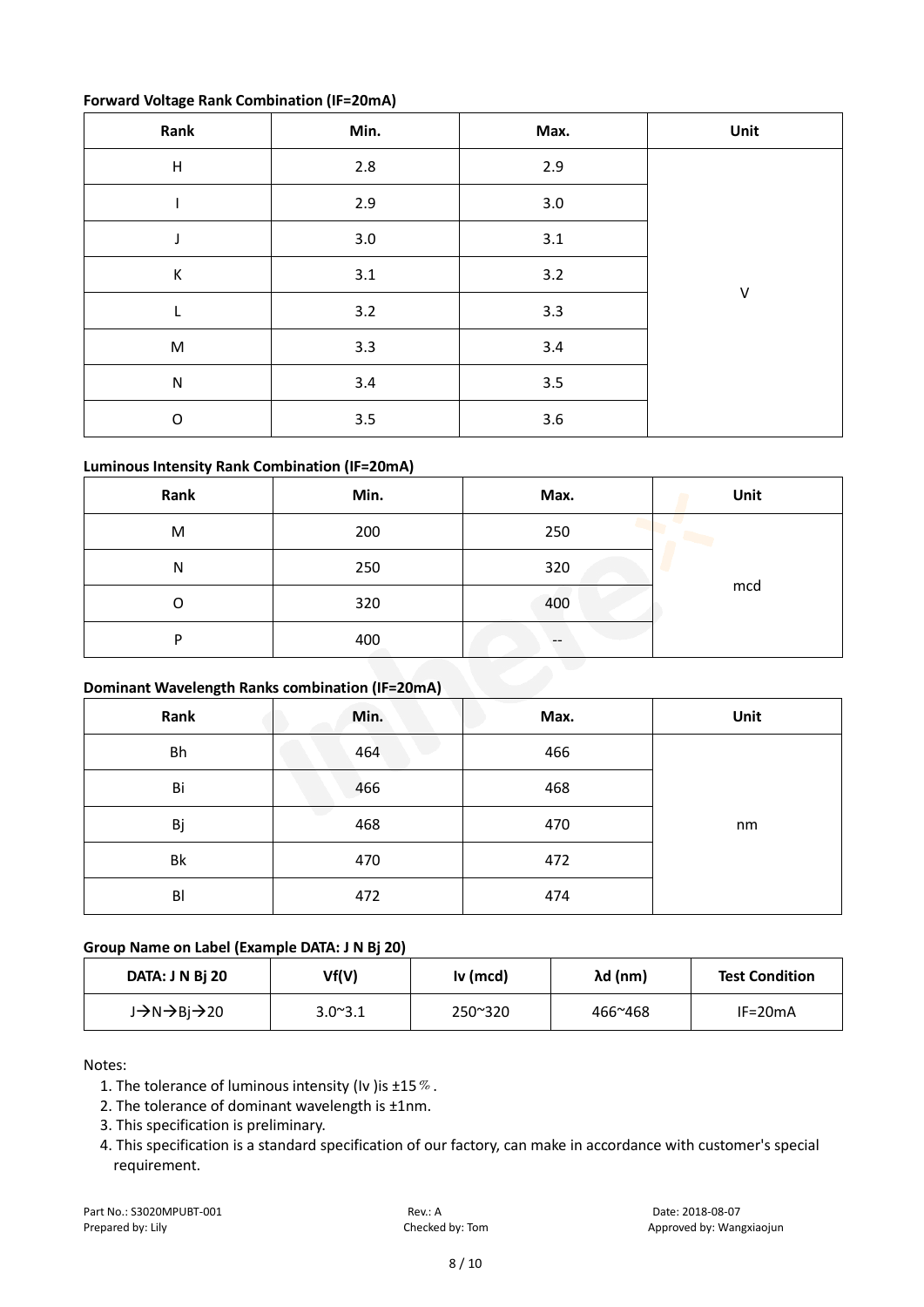#### **3020 Series SMD Chip LED Lamps Packaging Specifications**

- 
- Feeding Direction **Constanting Construction Constanting Operations Construction Constanting Construction Constanting Construction**





**Dimensions of Tape (Unit: mm)**



Notes:

- 1. Empty component pockets are sealed with top cover tape;
- 2. The maximum number of missing lamps is two;
- 3. The cathode is oriented towards the tape sprocket hole in accordance with ANSI/EIA RS-481 specifications.
- 4. 3,000pcs/Reel.